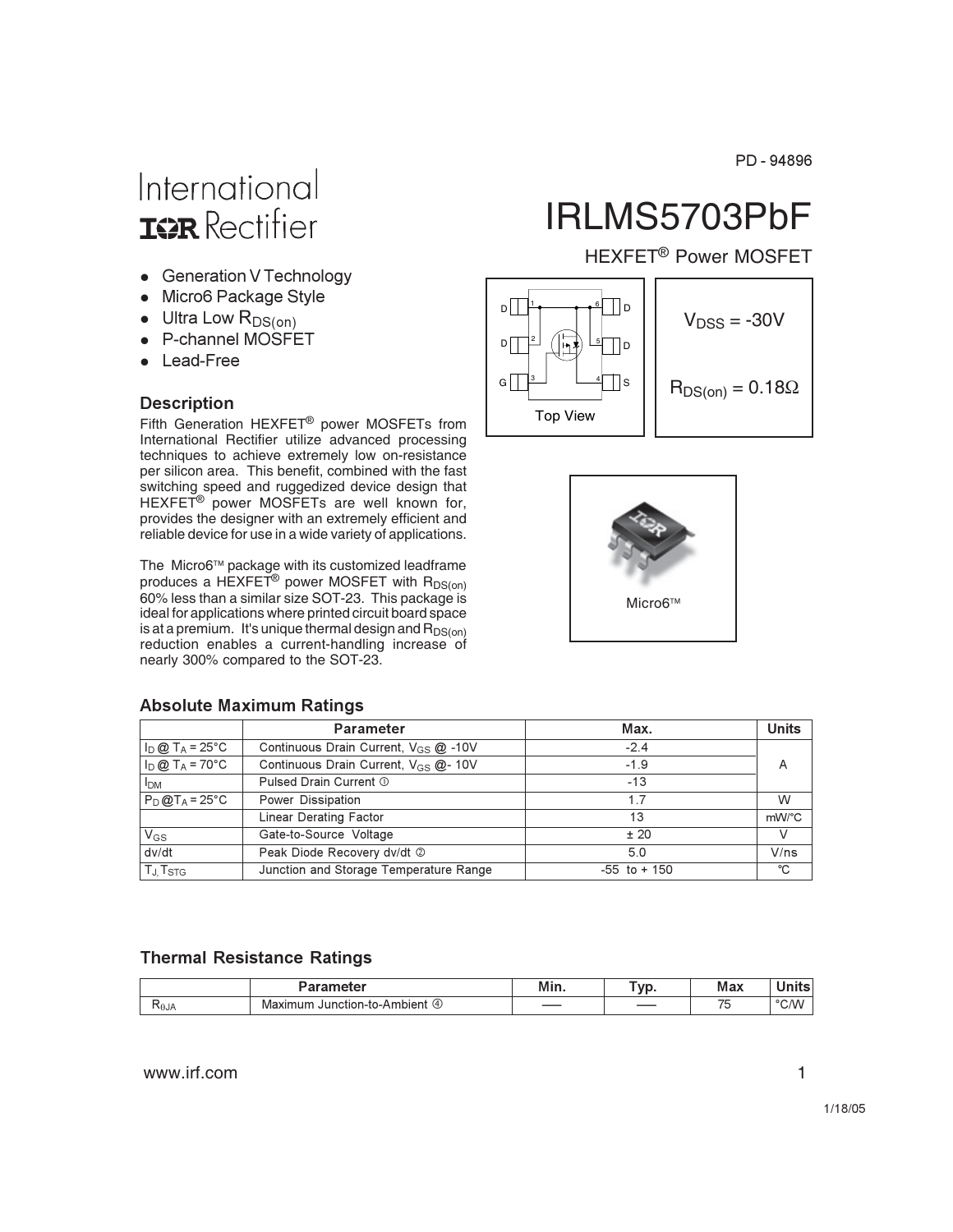International **IGR** Rectifier

|                                     | Parameter                            | $M$ in. |      |        | Typ.   Max.   Units  | <b>Conditions</b>                                      |
|-------------------------------------|--------------------------------------|---------|------|--------|----------------------|--------------------------------------------------------|
| $V_{(BR)DSS}$                       | Drain-to-Source Breakdown Voltage    | -30     |      |        | V                    | $V_{GS}$ = 0V, $I_D$ = -250µA                          |
| $\Delta V_{\rm (BR)DSS}/\Delta T_J$ | Breakdown Voltage Temp. Coefficient  |         | 0.01 |        | $V$ <sup>o</sup> $C$ | Reference to $25^{\circ}$ C, $I_{D}$ = -1 mA           |
| $R_{DS(on)}$                        | Static Drain-to-Source On-Resistance |         |      | 0.180  | Ω                    | $V_{GS}$ = -10V, $I_D$ = -1.6A $\circledA$             |
|                                     |                                      |         |      | 0.325  |                      | $V_{GS}$ = -4.5V, $I_D$ = -0.80A $\circledA$           |
| $V_{GS(th)}$                        | Gate Threshold Voltage               | $-1.0$  |      |        | $\vee$               | $V_{DS} = V_{GS}$ , $I_D = -250 \mu A$                 |
| $g_{fs}$                            | Forward Transconductance             | 1.1     |      |        | S                    | $V_{DS}$ = -10V, $I_D$ = -0.80A                        |
|                                     | Drain-to-Source Leakage Current      |         |      | $-1.0$ |                      | $V_{DS}$ = -24V, $V_{GS}$ = 0V                         |
| <b>I</b> <sub>DSS</sub>             |                                      |         |      | $-25$  | μA                   | $V_{DS}$ = -24V, $V_{GS}$ = 0V, T <sub>J</sub> = 125°C |
| $I_{GSS}$                           | Gate-to-Source Forward Leakage       |         |      | 100    | nA                   | $V_{GS}$ = -20V                                        |
|                                     | Gate-to-Source Reverse Leakage       |         |      | $-100$ |                      | $V_{GS}$ = 20V                                         |
| $Q_g$                               | Total Gate Charge                    |         | 7.2  | 11     |                      | $I_D = -1.6A$                                          |
| $Q_{gs}$                            | Gate-to-Source Charge                |         | 1.4  | 2.1    | nС                   | $V_{DS} = -24V$                                        |
| $Q_{gd}$                            | Gate-to-Drain ("Miller") Charge      |         | 2.3  | 3.4    |                      | $V_{GS}$ = -10V, See Fig. 6 and 9 $\circled{4}$        |
| t <sub>d(on)</sub>                  | Turn-On Delay Time                   |         | 10   |        |                      | $V_{DD} = -15V$                                        |
| $t_{r}$                             | <b>Rise Time</b>                     |         | 12   |        | ns                   | $I_D = -1.6A$                                          |
| $t_{d(off)}$                        | Turn-Off Delay Time                  |         | 20   |        |                      | $R_G = 6.2\Omega$                                      |
| $t_f$                               | <b>Fall Time</b>                     |         | 8.4  |        |                      | $R_D$ = 9.2 $\Omega$ , See Fig. 10 $\Phi$              |
| $\overline{C_{\text{iss}}}$         | Input Capacitance                    |         | 170  |        |                      | $V_{GS} = 0V$                                          |
| C <sub>oss</sub>                    | Output Capacitance                   |         | 89   |        | рF                   | $V_{DS}$ = -25V                                        |
| $C_{\text{rss}}$                    | Reverse Transfer Capacitance         |         | 44   |        |                      | $f = 1.0$ MHz, See Fig. 5                              |

### Electrical Characteristics  $@T_J = 25°C$  (unless otherwise specified)

#### **Source-Drain Ratings and Characteristics**

|                         | <b>Parameter</b>                 |  |        |        | Min.   Typ.   Max.   Units | <b>Conditions</b>                                     |
|-------------------------|----------------------------------|--|--------|--------|----------------------------|-------------------------------------------------------|
| $\mathsf{I}_\mathsf{S}$ | <b>Continuous Source Current</b> |  |        |        |                            | MOSFET symbol                                         |
|                         | (Body Diode)                     |  | $-1.7$ | A      | showing the                |                                                       |
| $I_{SM}$                | <b>Pulsed Source Current</b>     |  |        | $-13$  |                            | integral reverse<br>G                                 |
|                         | (Body Diode) 1                   |  |        |        |                            | p-n junction diode.                                   |
| $V_{SD}$                | Diode Forward Voltage            |  |        | $-1.2$ | V                          | $T_1 = 25^{\circ}C$ , $I_S = -1.6A$ , $V_{GS} = 0V$ © |
| $t_{rr}$                | Reverse Recovery Time            |  | 29     | 44     | ns                         | $T_{\rm J}$ = 25°C, I <sub>F</sub> = -1.6A            |
| $Q_{rr}$                | Reverse RecoveryCharge           |  | 27     | 41     | nC                         | $di/dt = -100A/\mu s$ 3                               |

#### Notes:

- 1 Repetitive rating; pulse width limited by<br>max. junction temperature. (See fig. 11)
- $\circled{ }$  Pulse width  $\leq$  300µs; duty cycle  $\leq$  2%.
- $\textcircled{1}_{SD}$   $\leq$  -1.6A, di/dt  $\leq$  -140A/µs,  $V_{DD} \leq V_{(BR)DSS}$ ,  $\textcircled{4}$  Surface mounted on FR-4 board,  $t \leq$  5sec.<br>  $T_J \leq 150^{\circ}$ C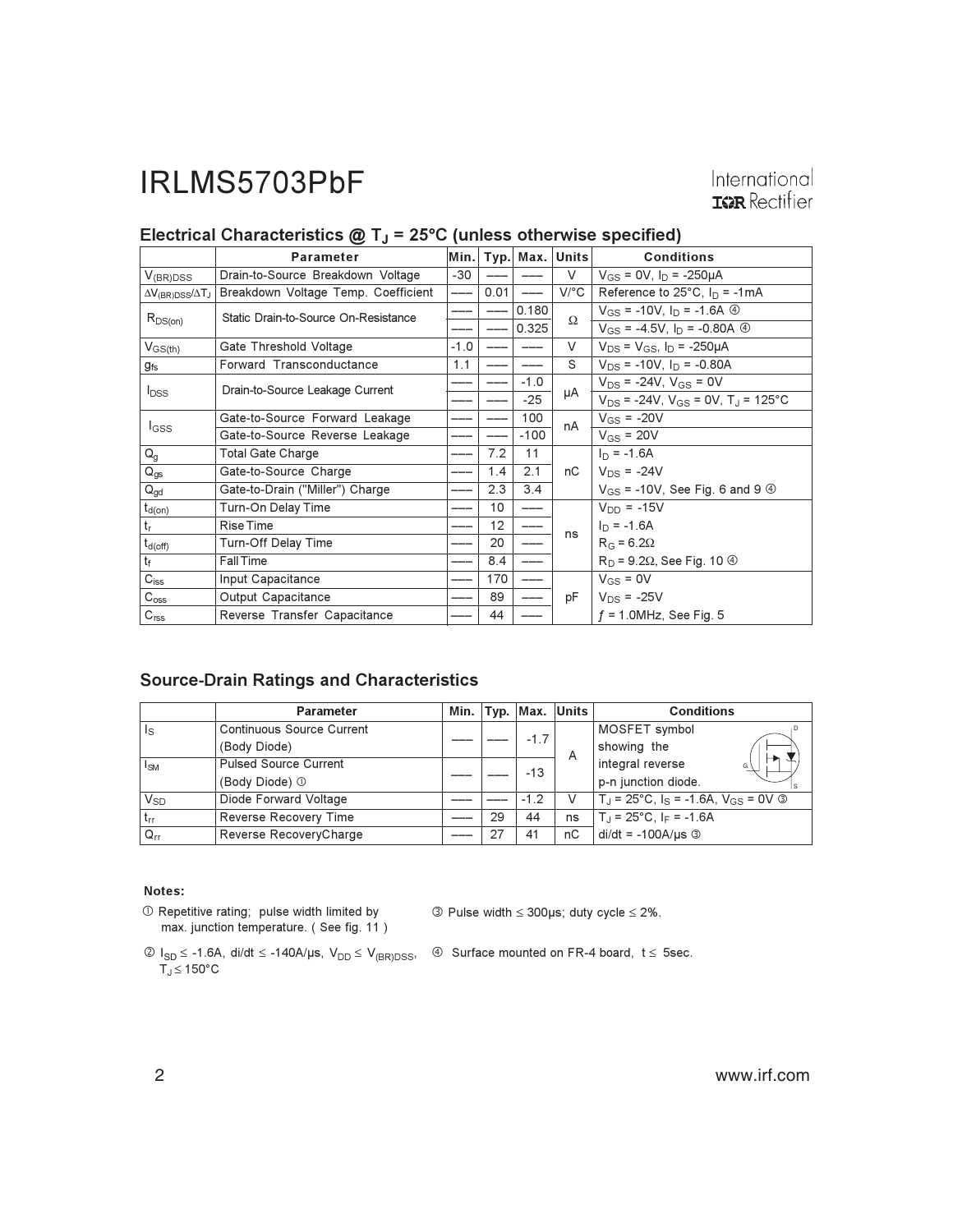

 $0.1$  0.1

D



0.1 1 10

-V<sub>DS</sub>, Drain-to-Source Voltage (V)

 20µs PULSE WIDTH  $T_J = 25^{\circ}C$ 

 $-3.0V$ 



g 2. Typical Output Characteristics



**Fig 3.** Typical Transfer Characteristics **Figure 12** Fig 4. Normalized On-Resistance Vs. Temperature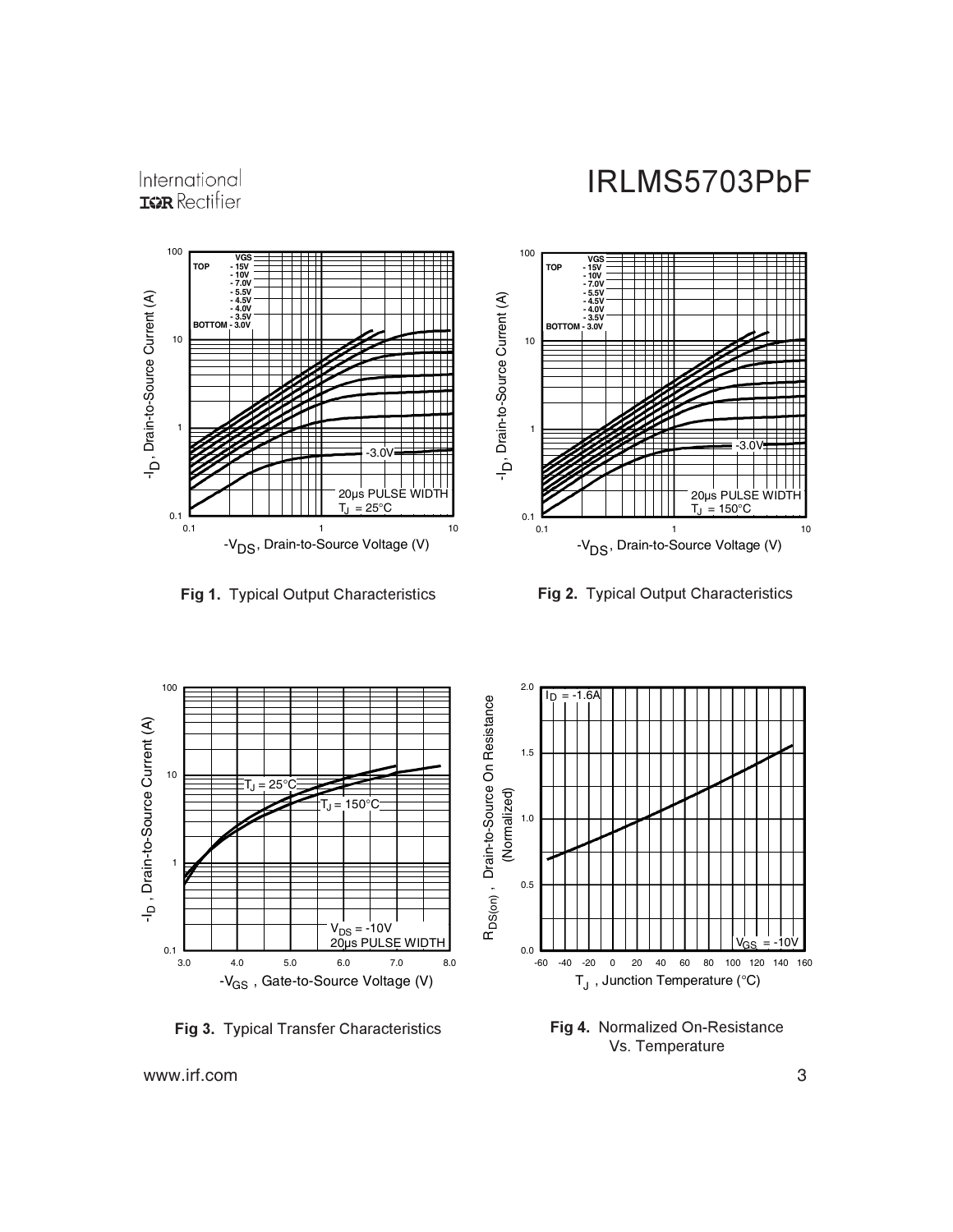International **IGR** Rectifier



Fig 8. Maximum Safe Operating Area

www.irf.com

4

Forward Voltage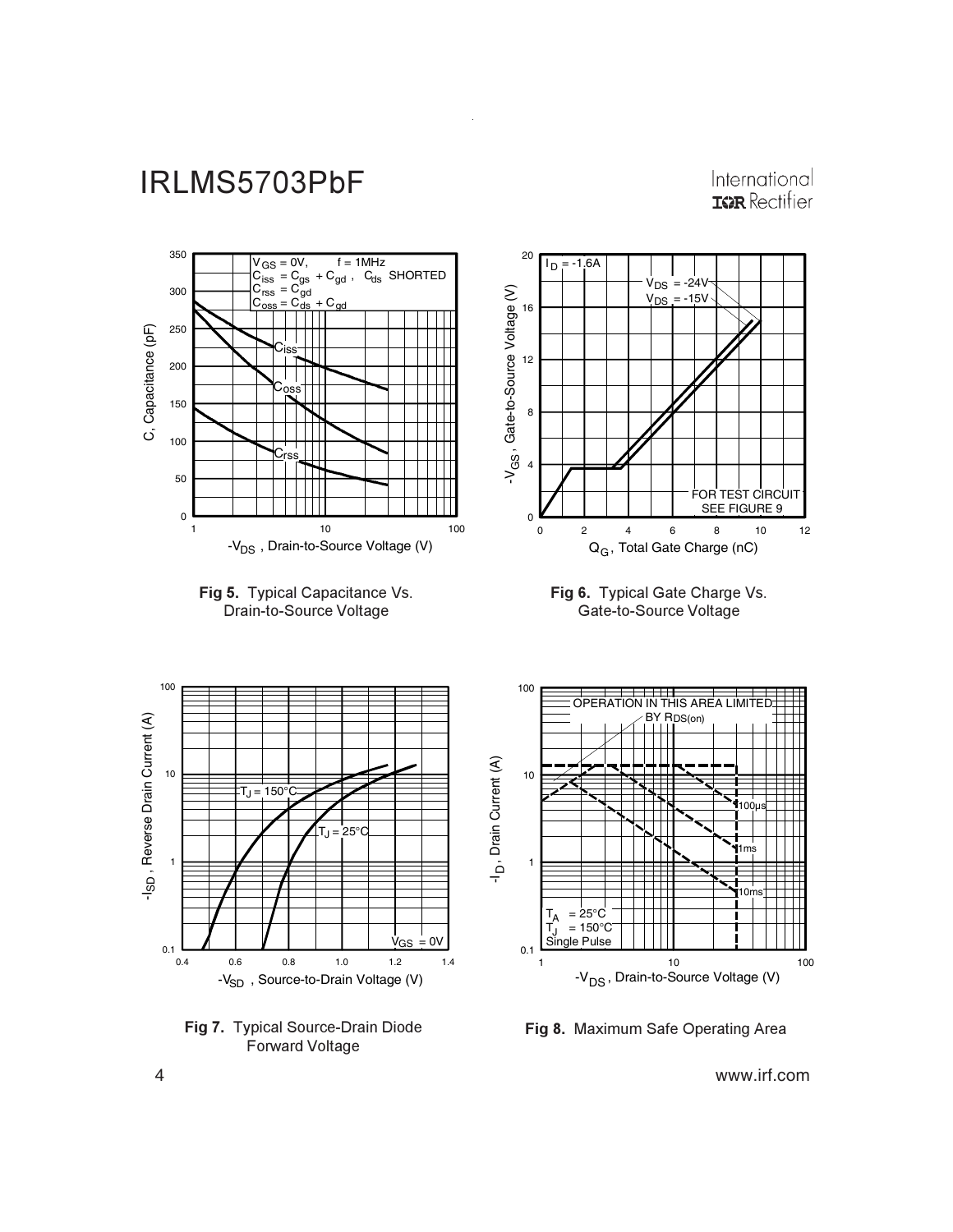







Fig 9b. Gate Charge Test Circuit







Fig 10b. Switching Time Waveforms



Fig 11. Maximum Effective Transient Thermal Impedance, Junction-to-Ambient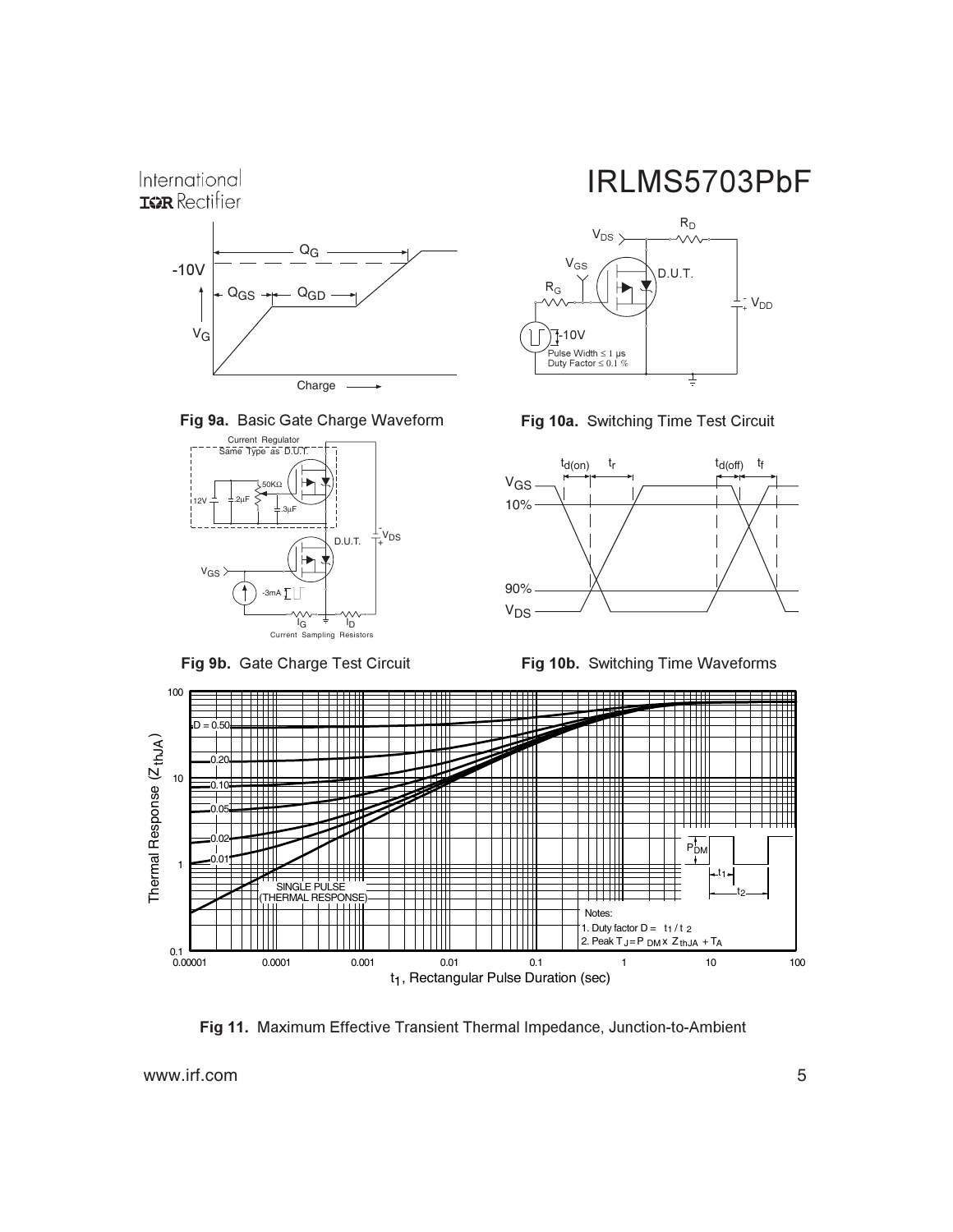International **IGR** Rectifier



Peak Diode Recovery dv/dt Test Circuit

\*\*\*  $V_{GS}$  = 5.0V for Logic Level and 3V Drive Devices

Fig 13. For P-channel HEXFET<sup>®</sup> power MOSFET s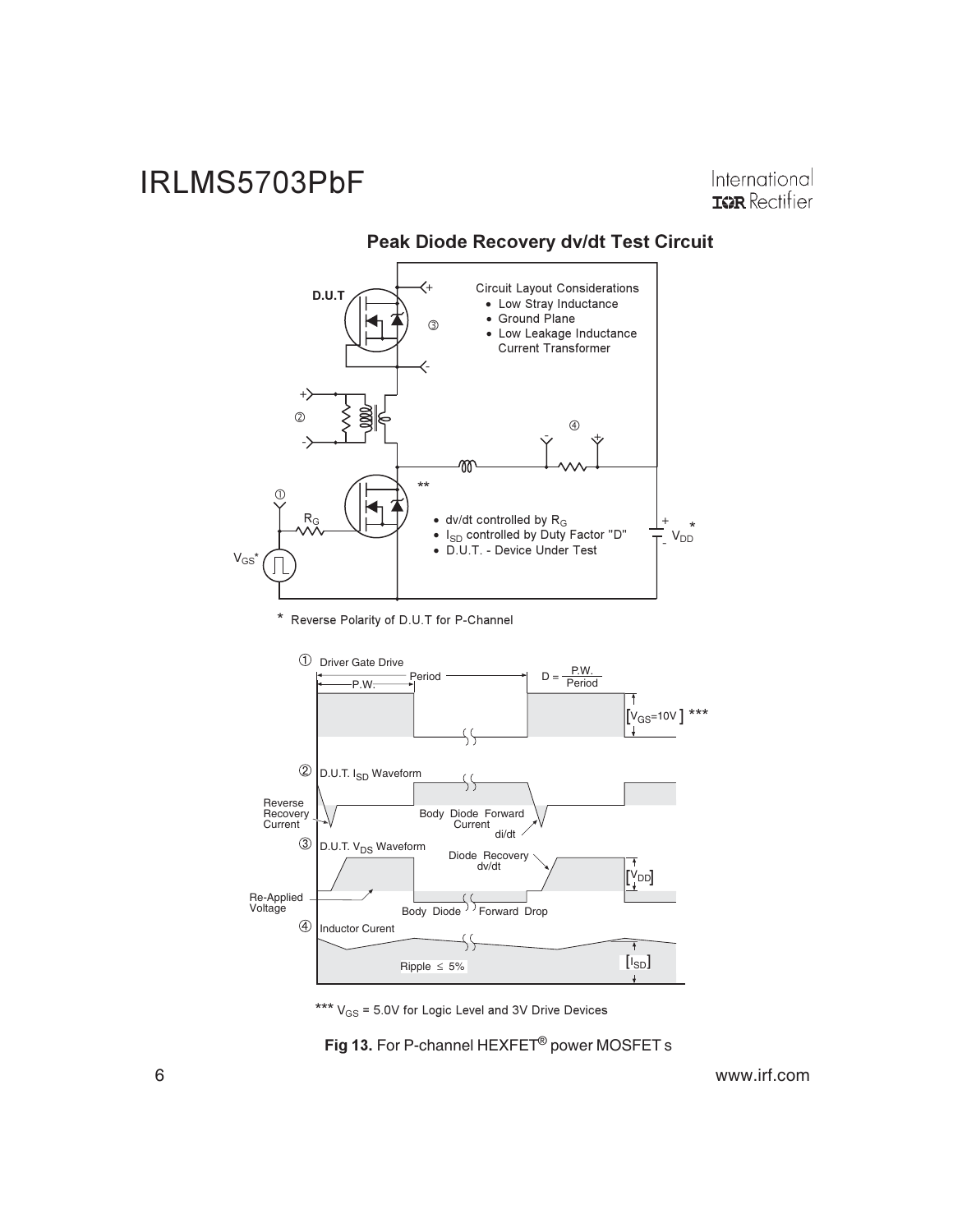International **TOR** Rectifier

### Micro6 (SOT23 6L) Package Outline

Dimensions are shown in milimeters (inches)



NOTES :<br>1. DIMENSIONING & TOLERANCING PER ANSI Y14.5M-1982.<br>2. CONTROLLING DIMENSION : MILLIMETER.<br>3. DIMENSIONS ARE SHOWN IN MILLIMETERS (INCHES).

### Micro6 (SOT23 6L) Part Marking Information



W = (1-26) IF PRECEDED BY LAST DIGIT OF CALENDAR YEAR